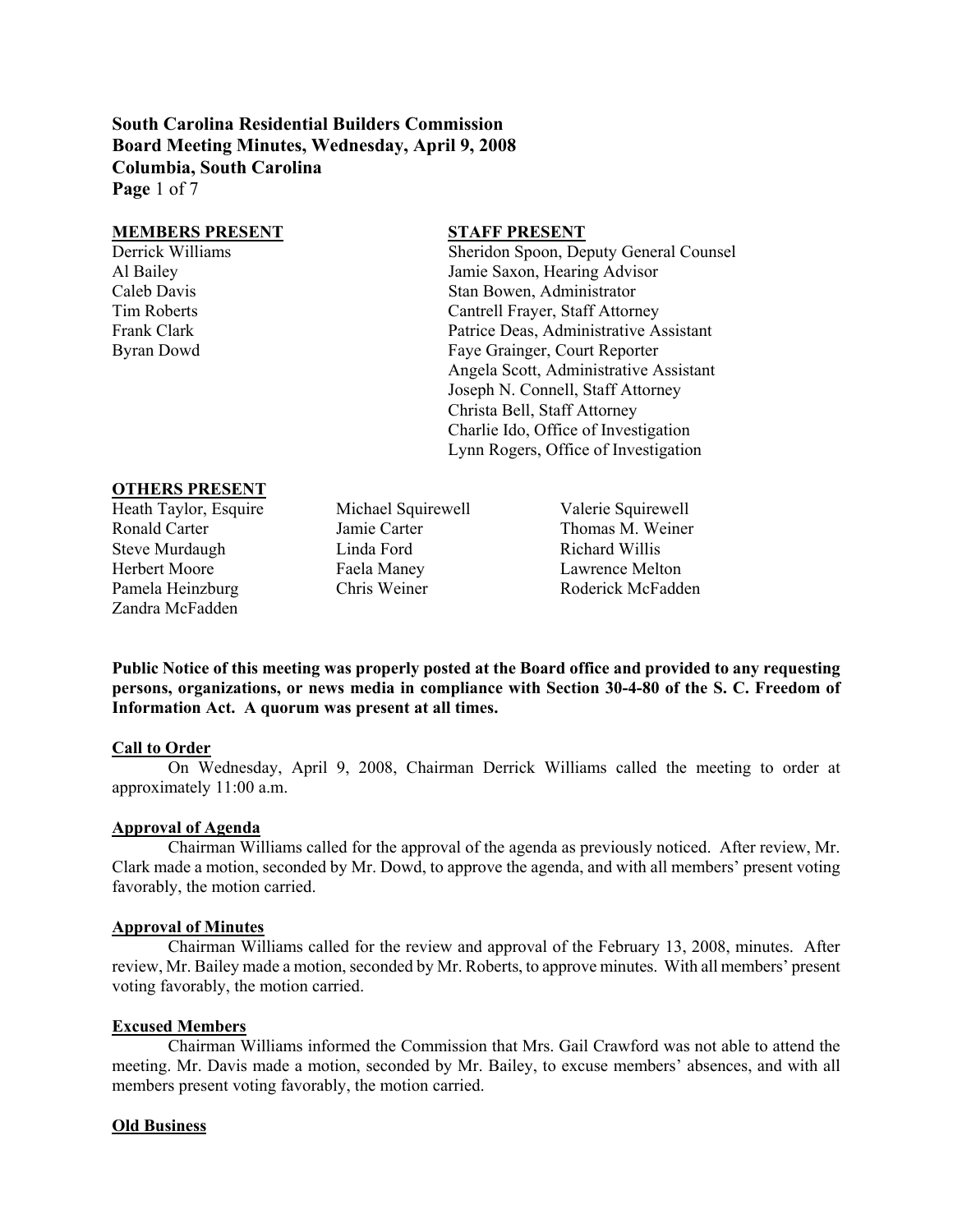**South Carolina Residential Builders Commission Board Meeting Minutes, Wednesday, April 9, 2008 Columbia, South Carolina Page** 2 of 7

None

### **New Business**

### **Ethics Commission**

 Mr. Stan Bowen reminded the Commissioners to complete and mail the State Ethics Commission forms by April 15, 2008.

## **Recommendation of Investigation Review Committee**

Chairman Williams called for the review and approval of the recommendations of the Investigative Review Committee. After review, Mr. Bailey made a motion, seconded by Mr. Roberts, to approve the recommendations of the Investigative Review Committee, and with all members present voting favorably, the motion carried.

### **Administrative Hearing Officer's Recommendations For Bond Claim**

**Motion:** Mr. Bailey moved to approve the recommendations of the Administrative Hearing Officer, for the bond hearing on behalf of Mr. David Blackmon. Mr. Bailey seconded the motion, and with all members present voting favorably, the motion carried.

#### **Administrative Hearing Officer's Recommendations for Citations**

#### Mr. Daniel Henry

The Commission reviewed the Hearing Officer recommendation for citation against Mr. Daniel Henry. After review, Mr. Bailey made a motion, seconded by Mr. Clark, to approve the recommendation of the Administrative Hearing Officer. With all members present voting favorably, the motion carried.

#### Mr. Doyan Anderson

The Commission reviewed the Hearing Officer recommendation for citation against Mr. Doyan Anderson. After review, Mr. Bailey made a motion, seconded by Mr. Clark, to approve the recommendation of the Administrative Hearing Officer. With all members present voting favorably, the motion carried.

#### Mr. Frank Schwartz

The Commission reviewed the Hearing Officer recommendation for citation against Mr. Frank Schwartz. After review, Mr. Bailey made a motion, seconded by Mr. Clark, to approve the recommendation of the Administrative Hearing Officer. With all members present voting favorably, the motion carried.

#### Mr. Timothy Silcox

The Commission reviewed the Hearing Officer recommendation for citation against Mr. Timothy Silcox. After review, Mr. Bailey made a motion, seconded by Mr. Clark, to approve the recommendation of the Administrative Hearing Officer. With all members present voting favorably, the motion carried.

### Mr. Robert A. Schweikart

The Commission reviewed the Hearing Officer recommendation for citation against Mr. Robert Schweikart. After review, Mr. Bailey made a motion, seconded by Mr. Clark, to approve the recommendation of the Administrative Hearing Officer. With all members present voting favorably, the motion carried. Mr. Harold Bishop, Jr.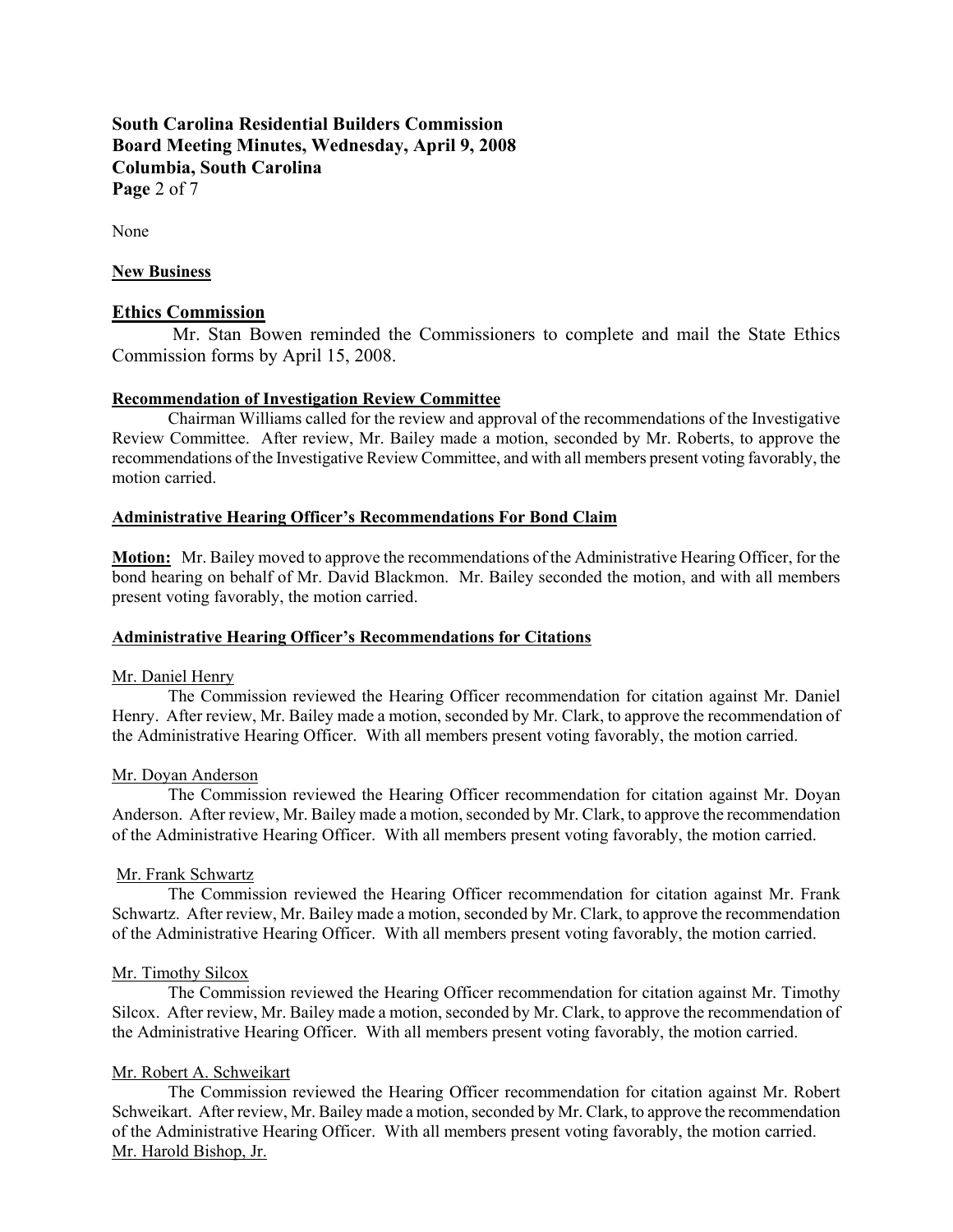# **South Carolina Residential Builders Commission Board Meeting Minutes, Wednesday, April 9, 2008 Columbia, South Carolina Page** 3 of 7

The Commission reviewed the Hearing Officer recommendation for citation against Mr. Harold Bishop. After review, Mr. Bailey made a motion, seconded by Mr. Clark, to approve the recommendation of the Administrative Hearing Officer. With all members present voting favorably, the motion carried.

#### Mr. Terry Gamble

The Commission reviewed the Hearing Officer recommendation for citation against Mr. Terry Gamble. After review, Mr. Bailey made a motion, seconded by Mr. Clark, to approve the recommendation of the Administrative Hearing Officer. With all members present voting favorably, the motion carried.

## Mr. David Floyd, Sr.

The Commission reviewed the Hearing Officer recommendation for citation against Mr. David Floyd. After review, Mr. Bailey made a motion, seconded by Mr. Clark, to approve the recommendation of the Administrative Hearing Officer. With all members present voting favorably, the motion carried.

#### Mr. Jimmy Garvin

The Commission reviewed the Hearing Officer recommendation for citation against Mr. Jimmy Garvin. After review, Mr. Bailey made a motion, seconded by Mr. Clark, to approve the recommendation of the Administrative Hearing Officer. With all members present voting favorably, the motion carried.

#### Mr. Kristopher Jarreau

The Commission reviewed the Hearing Officer recommendation for citation against Mr. Kristopher Jarreau. After review, Mr. Bailey made a motion, seconded by Mr. Clark, to approve the recommendation of the Administrative Hearing Officer. With all members present voting favorably, the motion carried.

### Mr. Gary Smith

The Commission reviewed the Hearing Officer recommendation for citation against Mr. Gary Smith. After review, Mr. Bailey made a motion, seconded by Mr. Clark, to approve the recommendation of the Administrative Hearing Officer. With all members present voting favorably, the motion carried.

#### Mr. Randy Caldwell

The Commission reviewed the Hearing Officer recommendation for citation against Mr. Randy Caldwell. After review, Mr. Bailey made a motion, seconded by Mr. Clark, to approve the recommendation of the Administrative Hearing Officer. With all members present voting favorably, the motion carried.

### **Application Review**

Mr. Ronald Carter – The Commission reviewed Mr. Carter's Residential Builder's Electrical Application. Mr. Carter was sworn in by Mrs. Faye Grainger. Mr. Carter waived his right to counsel. Mr. Bowen informed the Commission that Mr. Carter was present to ask the Commission to accept his work experience that he submitted on his residential builder's electrical application.

Mr. Carter testified that he currently working at Home Depot in the electrical department. His main job requirement is to answer customers' electrical questions. Recently he was offered a position in the company that requires an electrical license and he is asking the Commission to grant him permission to take the Electrical Examination.

**Motion:** Mr. Davis moved to approve for Mr. Carter to sit for the Residential Builder's Electrical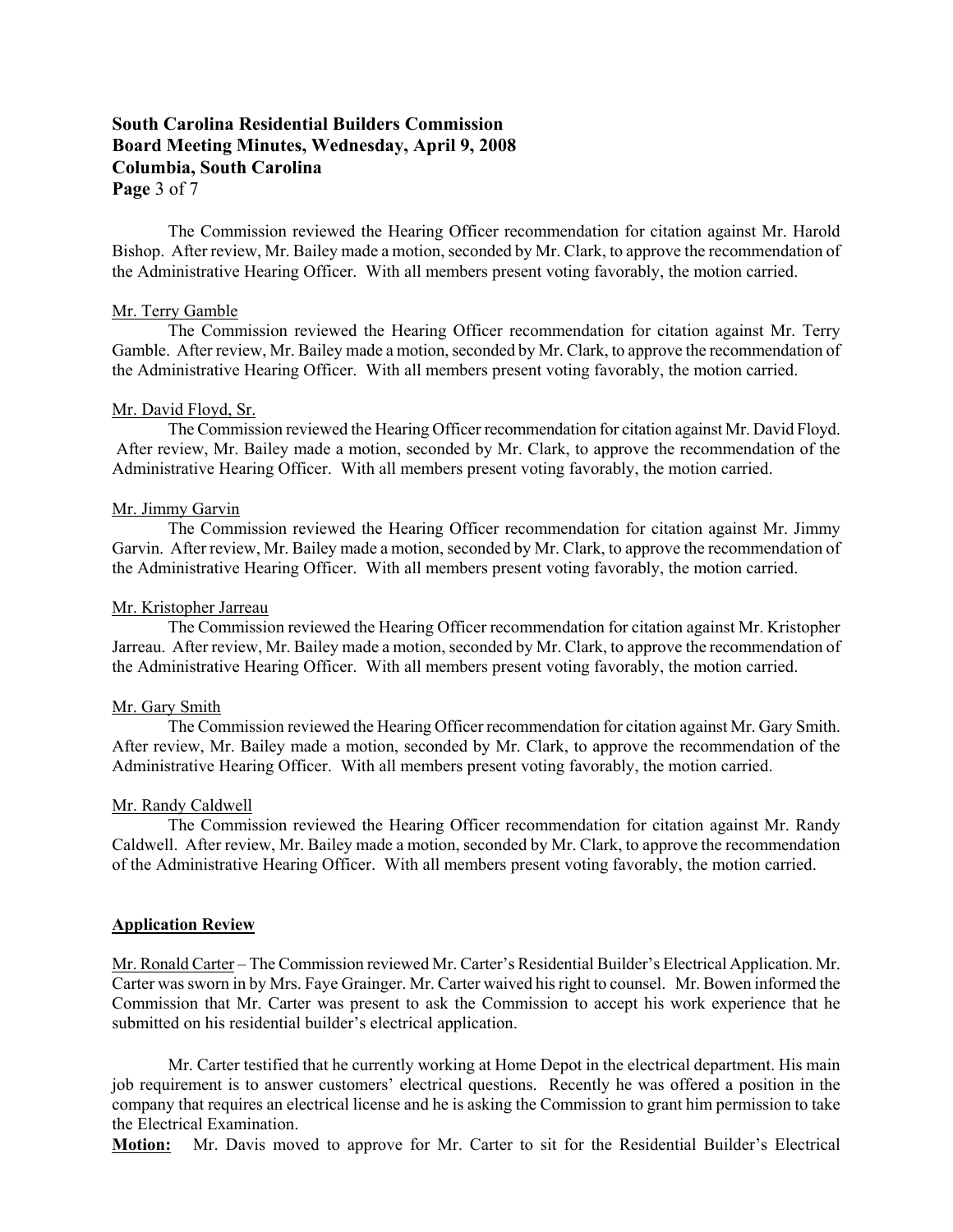# **South Carolina Residential Builders Commission Board Meeting Minutes, Wednesday, April 9, 2008 Columbia, South Carolina Page** 4 of 7

Examination. Mr. Roberts seconded the motion, and with all members present voting favorably, the motion carried.

Mr. Paul Long – The Commission reviewed Mr. Long's Residential Builder's Plumbing Application. Mr. Long was sworn in by Mrs. Faye Grainger. Mr. Long waived his right to counsel. Mr. Bowen informed the Commission that Mr. Long answered "yes" that he has been convicted of pled guilty or nolo contendere to a criminal offense.

Mr. Long testified that he was convicted in 2006, for criminal domestic violence. He has been in the business for approximately 6 years and is trying to make an honest living. He apologized to the Commission and requested that they grant him the opportunity to take the Residential Builder's Plumbing Examination.

**Motion:** Mrs. Davis moved to approve for Mr. Long to sit for the Residential Builder's Plumbing Examination. The motion was seconded by Mr. Clark and with all members present voting favorably, the motion carried.

Mr. Christopher J. Weiner – The Commission reviewed Mr. Weiner Residential Plumbing Application. Mr. Weiner was sworn in by Mrs. Faye Grainger. Mr. Weiner waived his right to counsel. Mr. Bowen informed the Commission that Mr. Weiner answered "yes" that he has been convicted of pled guilty or nolo contendere to a criminal offense.

Mr. Weiner testified that he was convicted of domestic violence approximately eight or nine years ago. During that time he had some marital and alcohol problems. He has been married for approximately 25 years and those days are behind him. He apologized to the Commission and asked them to grant him permission to take the Plumbing Examination.

**Motion:** Mrs. Davis moved to approve for Mr. Weiner to sit for the Residential Builder's Plumbing Examination, with 10,000.00 statutory bond. The motion was seconded by Mr. Clark and with all members present voting favorably, the motion carried.

## **Reinstatement**

Mr. Thomas M. Kinard - The commission reviewed Mr. Kinard's Residential Electrical Application. Mr. Kinard, Mr. Steve Murdaugh, and Mr. James Carter were sworn in by Mrs. Faye Grainger. Mr. Kinard waived his right to counsel. Mr. Bowen informed the Commission that Mr. Kinard was present to request that his electrical license reinstated

 Mr. Kinard testified that in 2004 he moved and during that time his renewal application was mailed to his old addressed. He is not absolutely sure that he did not receive the renewal application, but can honestly say that his failure to submit the application and pay the fee was an honest oversight. He apologized to the Commission and asked them to reinstate his license.

**Motion:** Mr. Bailey moved to grant to Mr. Kinard's Residential Electrical License. Mr. Davis seconded the motion, and with all members present voting favorably, the motion carried.

## **Memorandum of Agreement**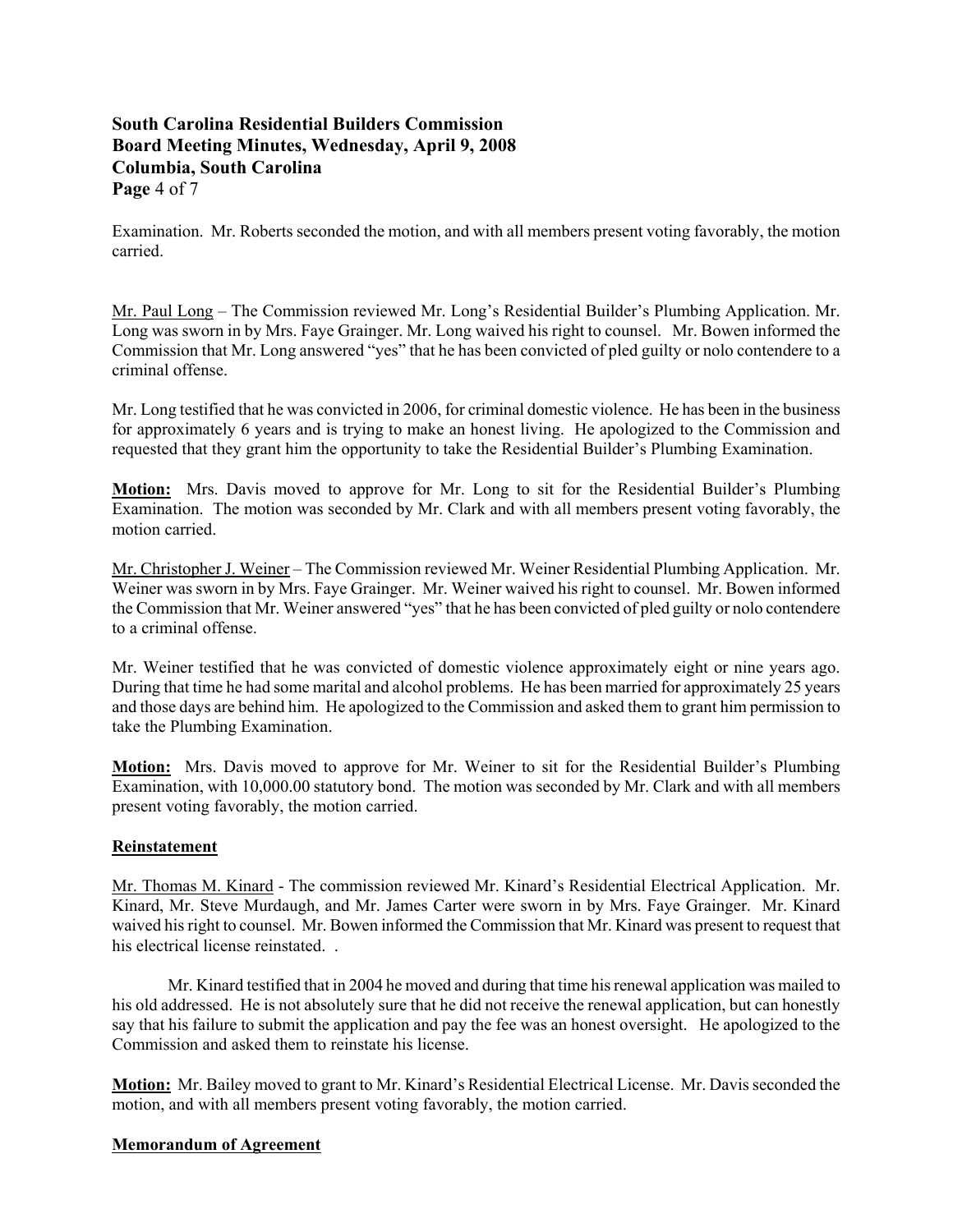# **South Carolina Residential Builders Commission Board Meeting Minutes, Wednesday, April 9, 2008 Columbia, South Carolina Page** 5 of 7

Mr. Jamie Saxon was the hearing advisor.

Mr. Michael Squirewell – The commission reviewed the Memorandum of Agreement for Mr. Michael Squirewell. Mr. Squirewell was represented by Mr. Heath P. Taylor, Esquire. Mr. Joe Cornell represented the South Carolina Residential Builders Commission.

 Mr. Bailey made a motion to go into executive session. Mr. Dowd seconded the motion, and with all members present voting favorably, the motion carried.

 Mr. Bailey made a motion to come out of executive session. Mr. Dowd seconded the motion, and with all members present voting favorably, the motion carried. Chairman Williams stated no action was taken in executive session. Mr. Frank Clark asked to be recused because of prior business afflictions.

 Mr. Cornell advised that on November 27, 2007, Mr. Squirewell entered into Memorandum of Agreement with the following parties: Mr. Linda Ford, Ms. Maggie Jackson, Mr. Stanley Hunter and Mr. Richard Willis. There are structural and electrical issues in all the complaints and the State recommends that Mr. Squirewell license be revoked with a minimum of 45 days to have the repairs done and afterwards a suspension.

 Mr. Taylor advised that he has represented Mr. Squirewell for a number of years. He concurred with Mr. Cornell that Mr. Squirewell did in fact entered into Memorandum of Agreements. Mr. Squirewell's office help was out maternity leave and the responses to the complaints were not sent out. After realizing that the responses were not sent, Mr. Squirewell contacted Mr. Steven Deer, Investigator for LLR, to see what he could do to resolve the issues. He apologized on behalf of Mr. Squirewell for not responding immediately to the complaints it was an oversight. He asked the Commission to give the least of the sanctions and asked that another investigator be assigned to Mr. Squirewell's cases.

 Ms. Linda Ford and Mr. Richard Willis both stated that they were not satisfied with the work that was being performed on their homes and stated how Mr. Squirewell has inconvenienced their families.

 Mr. Bailey made a motion to go into executive session. Mr. Roberts seconded the motion, and with all members present voting favorably, the motion carried. Mr. Bailey made a motion seconded by Mr. Roberts to come out of executive session. Chairman Williams stated no action was taken during executive session.

## **Motion:**

Mr. Bailey made a motion to give Mr. Squirewell 45 days to have all work completed to the satisfactions of the Commission, if the work is not done within 45 days Mr. Squirewell's license will be revoke and he will have to pay a \$10,000.00 fine. Mr. Squirewell is to contact the Commission once the work is completed to get a re-inspection. Mr. Davis seconded the motion, and with all members present voting favorably the motion carried

## **Hearing Officer's Recommendation**

**Mr. William Hughes** – This matter was heard before John Curl, Administrative Hearing Officer, on January 14, 2007, (2007-0183). Mr. Curl's recommendation was as follows: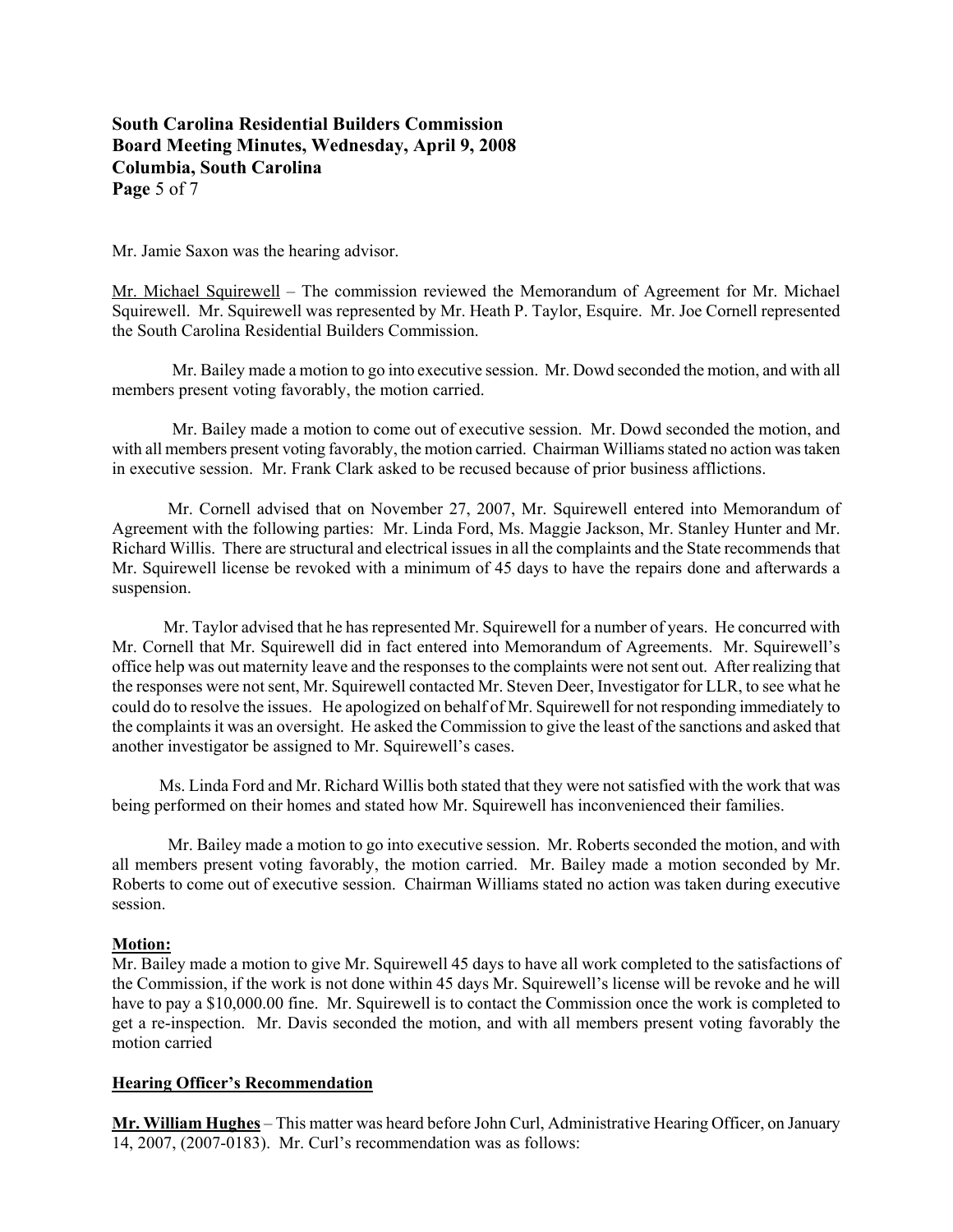# **South Carolina Residential Builders Commission Board Meeting Minutes, Wednesday, April 9, 2008 Columbia, South Carolina Page** 6 of 7

- 1. The Respondent shall pay a fine of Five Thousand Dollars.
- 2. The Respondent shall be given forty-five days from the date the order was received to conform with the items specified in the inspector's report, with the exception of item two (2) ("b" in paragraph three of the Finds of Fact) concerning caulking.
- 3. If the items referenced in the order are not brought into compliance with the applicable building codes and standards workmanship within forty-five days from receipt of the order, the Respondent's license to engage in the practice of residential building shall be automatically and immediately suspended except that the Respondent may complete all work concerning the items identified in the inspection report and, if any, those projects already in progress, as specifically identified by the Respondent in writing to the Commission within twenty-four hours of notice of the order.

**Motion:** Mr. Clark moved to approve the Administrative Hearing Officer's Recommendation for Mr. William Hughes (2007-183). Mr. Dowd seconded the motion, and with all members present voting favorably, the motion carried.

**Mr. Herbert Moore** – The Commission reviewed the Hearing Officer's Mr. John Curl recommendation for Mr. Herbert Moore. Mr. Moore was represented by Mr. Lawrence C. Melton, Esquire. Ms. Christa Bell represented LLR.

 Ms. Bell advised that this matter was heard before Mr. John Curl, Hearing Officer on January 23, 2008. The respondent had violated the law and asked the Commission to uphold the Hearing Officer's Recommendation.

 Mr. Melton advised that Mr. Moore was an upstanding citizen and has been licensed for approximately seventeen years. He stated that there were some discrepancies with the Hearing Officer's recommendation. There was never a contract for Five Thousand Dollars and admitted that there was some poor contracting practices done. This case will be coming up in Magistrate Court in June 2008.

**Motion:** Mr. Bailey moved to approve the Administrative Hearing Officer's Recommendation for Mr. Herbert Moore (2007-522). Mr. Clark seconded the motion, and with all members present voting favorably, the motion carried.

**Mr. David Greene, Jr.** – This matter was heard before John Curl, Administrative Hearing Officer, on January 31, 2008, (2006-457). Mr. Curl's recommendation was as follows:

- 1. The Respondent's license is revoked.
- 2. The Respondent shall pay a fine of Ten Thousand Dollars.

**Motion:** Mr. Clark moved to approve the Administrative Hearing Officer's Recommendation for Mr. David Greene (2006-457). Mr. Roberts seconded the motion, and with all members present voting favorably, the motion carried.

**Mr. David Greene, Jr.** – This matter was heard before John Curl, Administrative Hearing Officer, on February 14, 2008, (2006-16). Mr. Curl's recommendation was as follows:

1. The Respondent's license is revoked.